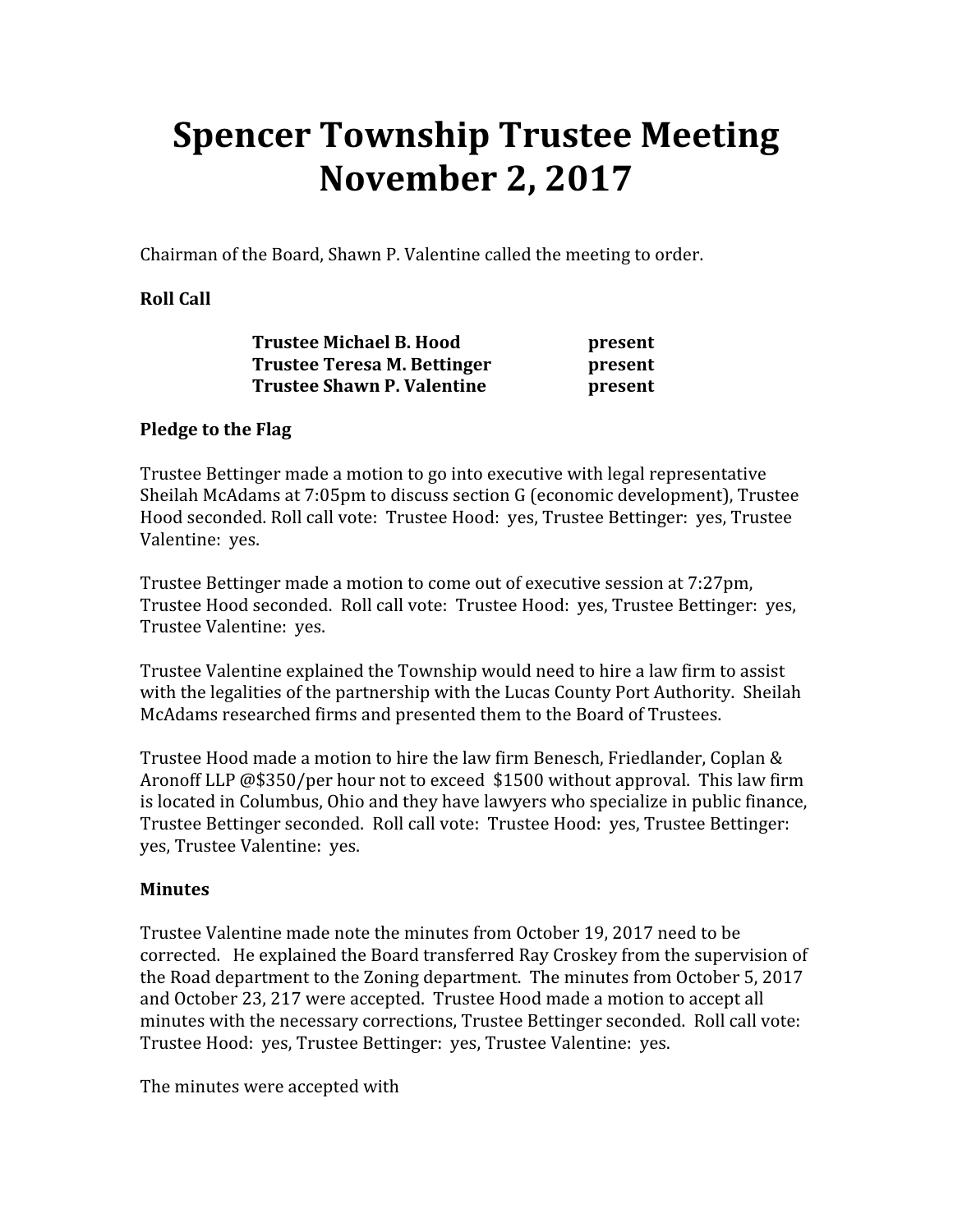### Financials

| <b>Receipts</b> | \$12,232.62 |
|-----------------|-------------|
| <b>Payments</b> | \$20,186.40 |

Fund Balances

| General             | \$1,923,377.76 |
|---------------------|----------------|
| Motor Veh.          | \$16,653.13    |
| <b>Gas Tax</b>      | \$62,869.43    |
| Fire                | \$198,897.98   |
| Perm. Motor         | \$74,932.22    |
| <b>Misc Special</b> | \$483.60       |

### \$2,277,214.12

Trustee Hood made a motion to accept the financials, Trustee Bettinger seconded. Roll call vote: Trustee Hood: yes, Trustee Bettinger: yes, Trustee Valentine: yes.

### Pay the Bills

Trustee Bettinger made resolution 2017-1102 to purchase a camera system from Christopher Ruhl, Trustee Hood seconded. Roll call vote: Trustee Hood: yes, Trustee Bettinger: yes, Trustee Valentine: yes.

Trustee Hood made a motion to pay the bills for the month, Trustee Bettinger seconded. Roll call vote: Trustee Hood: yes, Trustee Bettinger: yes, Trustee Valentine: yes.

# Zoning

Zoning Inspector, Eric Gay, gave the report. Permits were issued through the month along with a violation.

#### **BZA**

There was a BZA meeting.

The BZA Board is waiting on a site plan for an open-air pavilion.

Regina Tilman, Chairperson, informed the Board the BZA meeting for November will occur on November 30, 2017.

#### Road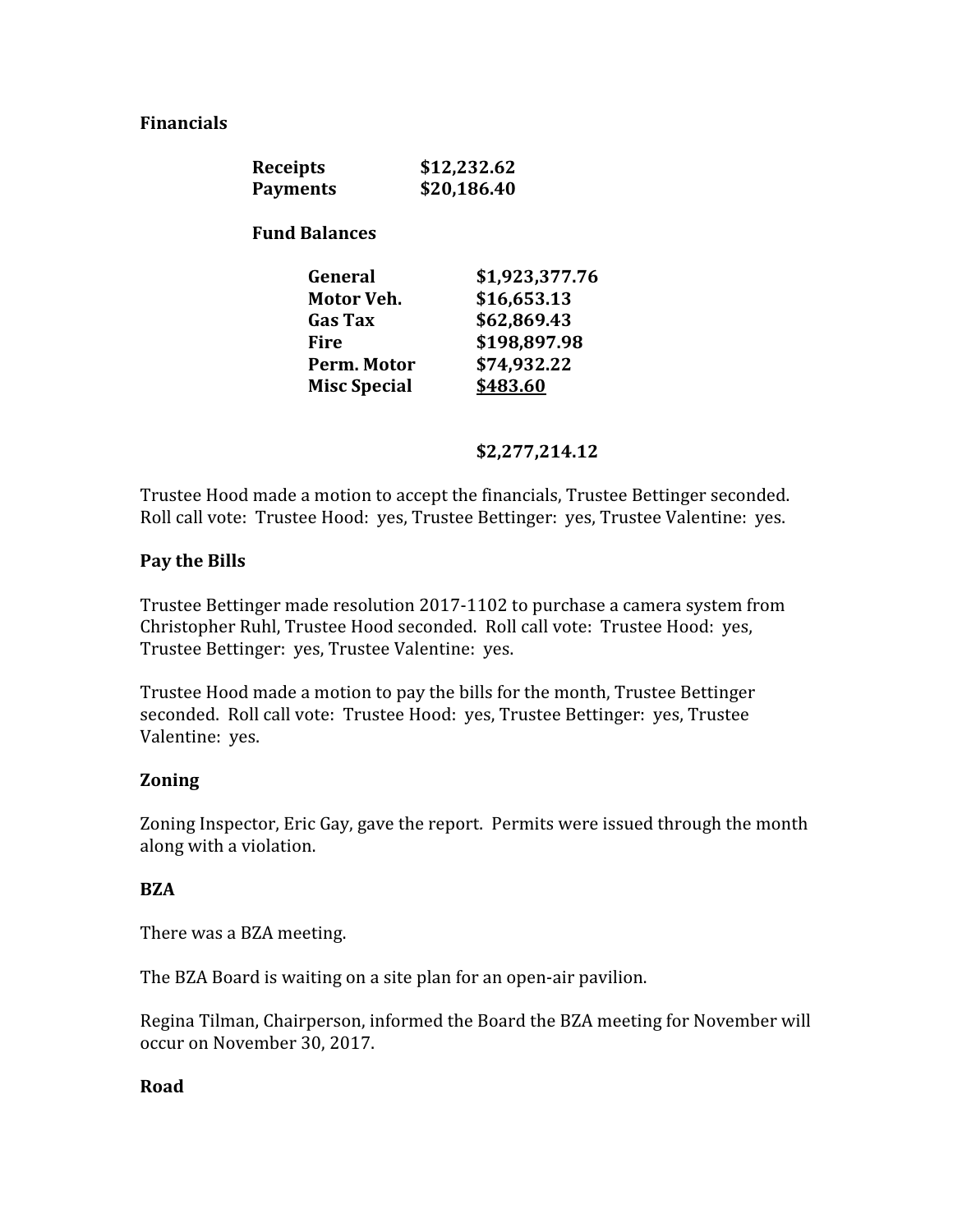Dean Croskey presented a report to the Board.

Trustee Valentine answered questions proposed by Mr. Croskey.

Trustee Valentine received from Springfield Township a leaf pickup bid for \$6000.

Trustee Valentine has a meeting to discuss the excavator.

The fire engine still in Spencer's possession it is in need of repair and the State Fire Marshall has not gotten back with Trustee Valentine. Jaden1

Mr. Croskey said the Township has done leaf pickup for around \$2500 in the past. He feels Spencer should do the pickup and re-evaluate it for next year.

Trustee Bettinger made a motion to put an ad in the Blade to hire 2 personnel for leaf pickup @ \$12/hour, not to exceed 40 hours per person, the ad will run for 1 week. Trustee Hood made the motion, Trustee Bettinger seconded. Roll call vote: Trustee Hood: yes, Trustee Bettinger: yes, Trustee Valentine: yes.

# **Fire**

Chief Cousino emailed the fire report. 22 calls were run for the month, most were EMS calls.

# **IEDZ**

# No meeting.

3rd quarter JEDZ settlement was received. The Township received \$261,577.51

# Correspondence

The capital improvements report will be reviewed in the coming month by the County Engineer's Office.

The Fiscal Officer presented her proposed appropriations for 2018.

A letter was read which Ruby Croskey wrote expressing her displeasure with Township politics and the negative publicity the Township is receiving from Toledo Blade articles.

Trustee Valentine explained Dean Croskey's possible nepotism violation and unlawful use of a public contract violation would be heard by the Ohio Ethics Commission. Their findings will not come out until after December 2017 or thereafter. Township government is public so all reprimands or corrections must also be in public Trustee Valentine explained.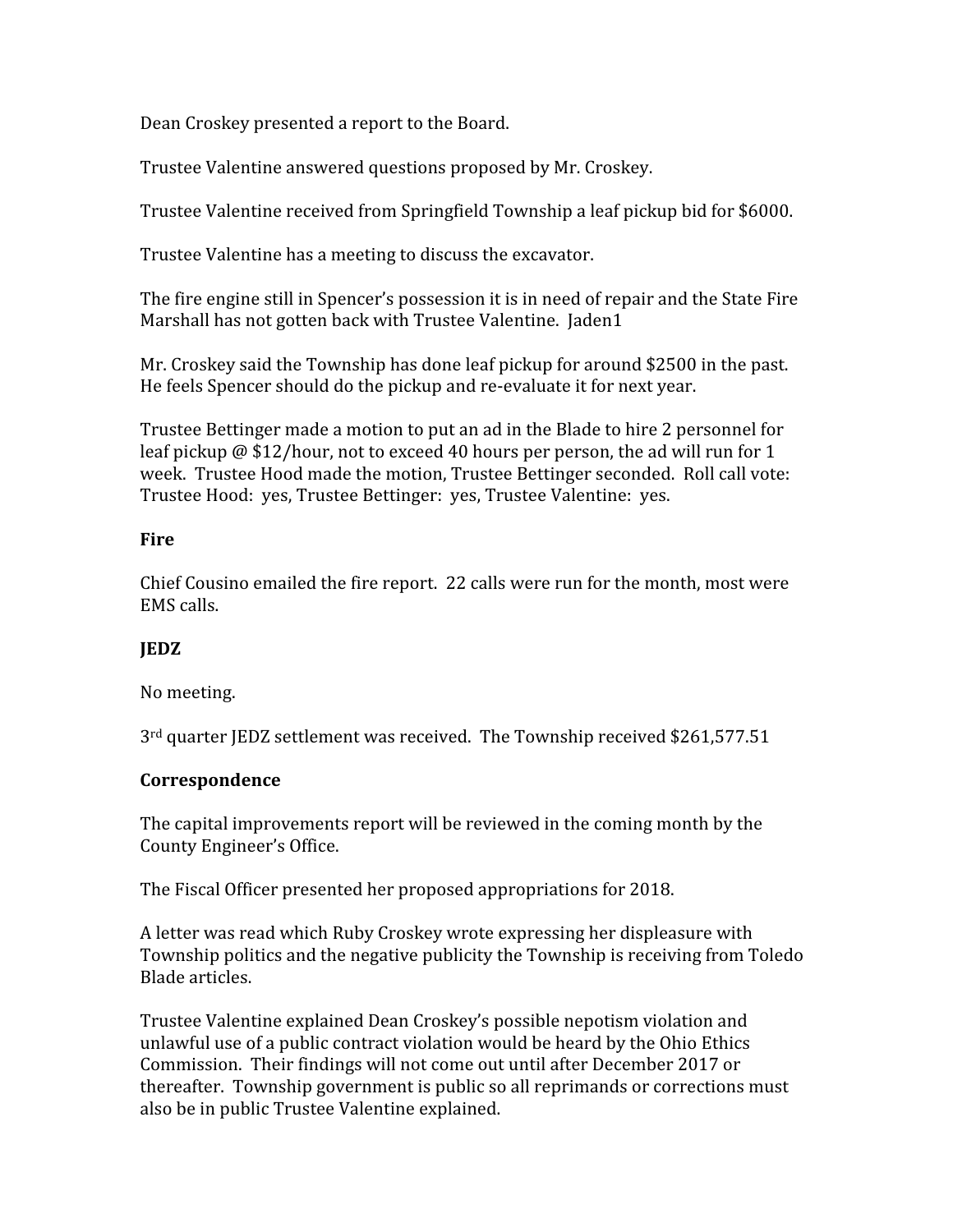### Old Business

.

The Board discussed the estimated revenues for 2018. The Fiscal Officer gave an explanation.

Trustee Bettinger made a motion to discontinue the 3.5 mil fire levy, Trustee Hood seconded. Roll call vote: Trustee Hood: yes, Trustee Bettinger: yes, Trustee Valentine: yes.

The total estimated revenues for 2018 are: \$3,148,000

Trustee Hood made a motion to accept the revenue estimate resolution for 2018 to be forwarded to the Lucas County Auditor's Office, Trustee Bettinger seconded. Roll call vote: Trustee Hood: yes, Trustee Bettinger: yes, Trustee Valentine: yes.

The Board reviewed the management agreement with the Ohio Department of Natural Resources. Trustee Hood made a motion to continue the management agreement, Trustee Bettinger seconded. Roll call vote: Trustee Hood: yes, Trustee Bettinger: yes, Trustee Valentine: yes.

#### New Business

No new business

Trustee Valentine explained natural gas and cable television are utilities the Township has no control over. He explained the process to get water extended to a property. The owner of the property has control over city water access; this is under the control of the County.

# Open to the Public

Jack Gulvas expressed his pleasure in the work of Pat Baum, Township records clerk.

Ray Croskey Jr., resident, asked if the Township received the camera system from Christopher Ruhl. Ray Croskey implied since Mr. Ruhl is running for Township Trustee this does not look good for the Township since he will be helping install the system.

He also expressed concern that his pay is being held because of the current nepotism issue in the Township. He also expressed concern about the IT person, Jim Baum, and his wife, Pat Baum, both working in the Township. He mentioned they are friends and neighbors of Teresa Bettinger. Trustee Bettinger stated both Mr.